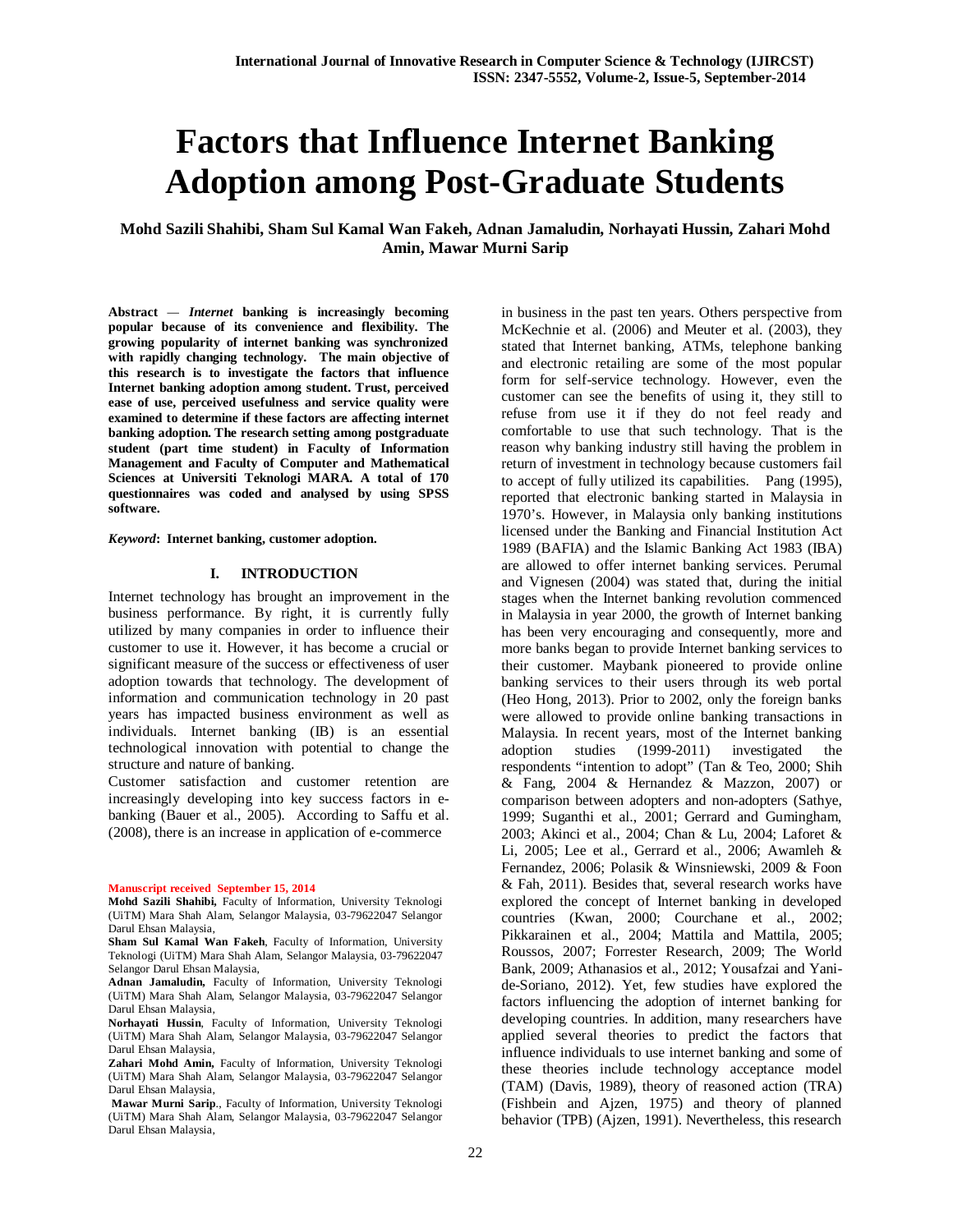also will be adopted and applied a few theories from previous researchers and implemented towards postgraduate student in Universiti Teknologi MARA. In fact, the result from factors that influence the usage of internet banking will give meaningful insight and impression on the decision making to improve the internet banking services.

### **II. RESEARCH QUESTION**

Many previous studies on internet banking have expressed that on-line trust surely influence internet banking (Avinandan and Prithwira, 2003), (Urban, Sultan and Qualls, 2000). TAM (which is the same technology acceptance by customer) helps very much in understanding and perceiving and developing trust especially within developing countries. (Serva, 2007, Benamati). Therefore the first question of this research is:

## **RQ 1: What is the effect of trust on customer acceptance of internet banking?**

Perceived ease of use means that a situation which person believes that will be away of trial by using information system (Davis, 1989), (Sanders and Manrodt, 2003), (Venkatesh, 2000). According to some researches some important characteristics of electronic banking are recognizing instance reflect, quick transactions and easy availability (Ekin and Polatoglu, 2001). Therefore the second question of this research is:

#### **RQ 2: How perceived ease of use can result an adoption of internet banking?**

The research objectives are below:

- a) To examine the level of students' trust in UiTM towards an adoption internet banking.
- b) To investigate the level of perceived of use of internet banking adoption among students in UiTM

# **III. LITERATURE REVIEW**

#### *A. Internet banking(IB)*

Internet Banking (IB) also known as an electronic banking. It is defined as the automated delivery of new and traditional banking products and services directly to customers through electronic, interactive communication channels (Daniel, 1999; Sathye, 1999). E-banking includes the systems that enable financial institution customers, individuals or businesses, to access accounts, transact business, or obtain information on financial products and services through a public or private network, including the Internet.

# *B. Customer Adoption*

The definition of customer adoption as suggested by Manser (1986) in Macmillan English Dictionary, defines adoption as "course of action". Sathye (1999) defines adoption as the acceptance and continued use of a product, service or idea. For this study, customer adoption can be define as consumers learn about goods and services offers by the internet banking provider throughout the development of experiences. The experiences are a major determinant of consumer choice and preferences (Foxall, 2003). It is revealed that not only banks customers use but also customers' acceptance supports and determines the success of Internet.

# *C. Trust*

Based on previous research, trust has been defined as a set of specific beliefs dealing primarily with the integrity, benevolence, and ability of another party (Doney and Cannon, 1997; Gefen and Silver, 1999). Gefen (2000) defined that trust is a general belief that another party can be trusted. While Boon Ooi et al. (2010) well defined trust as the extent to which an individual believes that using online banking is secured and has no privacy threats. In this study, the researcher try to focuses on the element of security and privacy from the consumers' perceptions as to whether they believe transactions on internet banking is secured and private. Such definition is similar to Eriksson et al. (2005) in which they define trust from the customers' perception on security and reliability of the online banking system.

## *D. Concept of Internet banking*

This study will be implemented at the largest University in Malaysia and the target population are Faculty of Computer and Faculty of Information Management. Internet banking refers to the systems that enable bank customers to get access to their accounts and the general information on bank products and services through the use of bank's website, without the intervention or inconvenience of sending letters, faxes, original signatures and telephone confirmations. It is the type of services through which bank clients can request information, and carryout most retail banking services such as balance inquiry, inter account transfer, bill payments within the comfort of their homes or organisation (Hanemman, 1984). Mu Yibin, (2003) identified three functional levels or kinds of internet banking that are currently employed in the market place and these are informational, communicative and transactional.

- i. Informational- this can be identified as the first level of internet banking, typically the bank has marketing information about the bank's products and services on a standalone server and the bank's internal network.
- ii. Communicative This type of internet banking allows some interaction between the bank's system and the customer. The interaction is limited to e-mail account, inquiry loan application and static file updates (name and address). It does not permit any funds transfer.
- iii. Transactional-This level of internet banking allows bank customer to execute transactions. Since the path exists typically between the bank's server and the outsourcer's internal network, this is the highest risk architecture and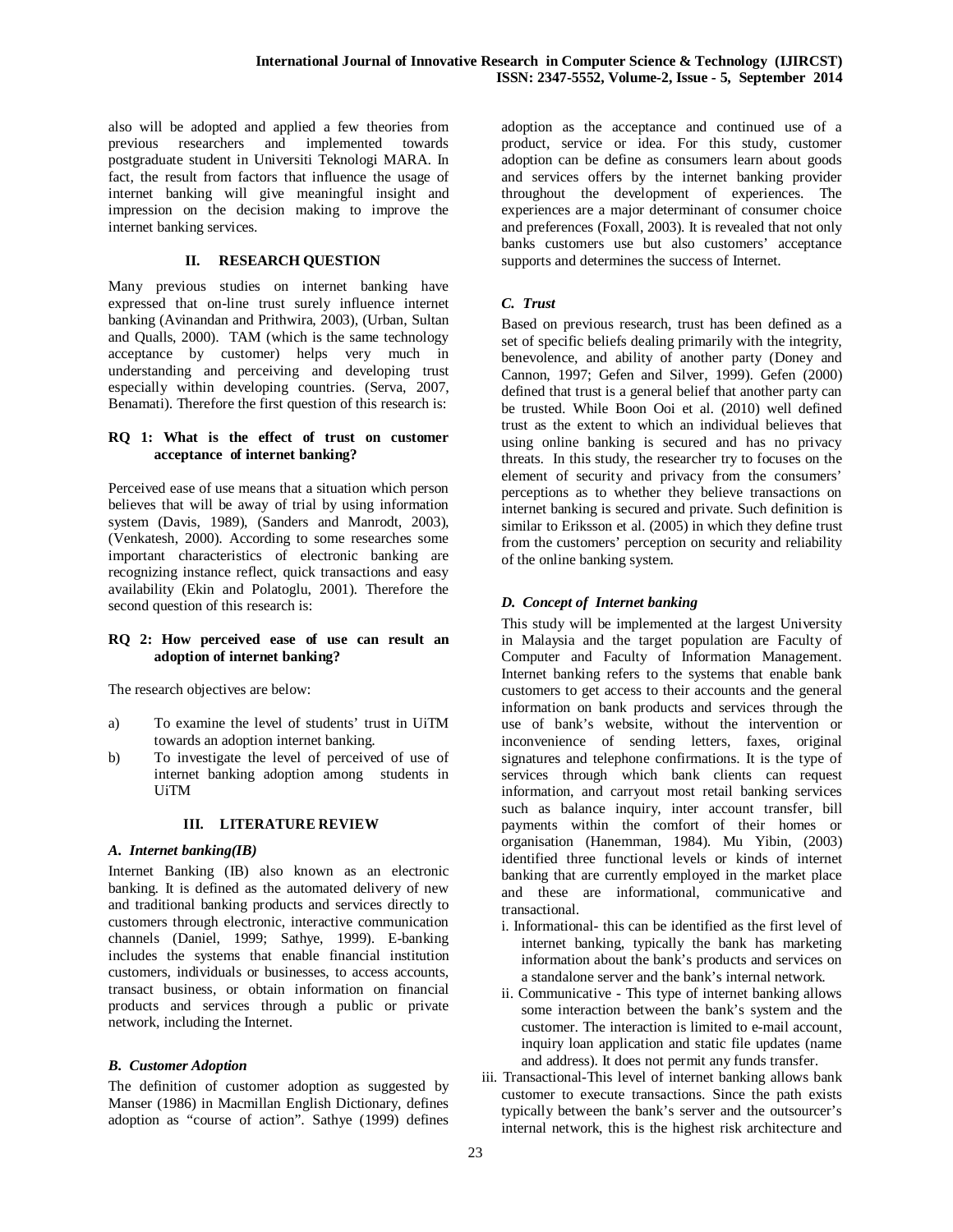must have strong controls. Customer transactions can include accessing accounts, payment of bills and transferring of funds.

Internet banking offers many benefits to both the banking institution and the customer. According to Jayawardhena and Foley (2000), the main benefits to the banks are cost saving, reaching new segments of the population, efficiency, enhancement of bank's reputation and better customer service. A research conducted by Booz –Allen and Hamilton (1997), concluded that the establishment of a specialised internet banking requires only USD 1-2 million which is very low than the branch based set up. The research also established that traditional banking costs amounts to 50 % to 60% of its revenues while internet banking was estimated to be at 15% to 20% of revenues. The researches indicate that internet banking is a strategic tool for cost reduction in the banking sector. Internet banking presented to be helpful more than any other delivery channel in the banking sector. According to Laukkanen (2007), internet banking gives customers access to almost any type of banking transactions at the click of a mouse, except withdrawal 24 hours a day. The branch banking venue is characterised long winding queues and it is quite logical for the people with knowledge and accessibility to switch over to internet banking (Kerem, 2008) .Thus he advocated for people to use internet banking because of its convenience. The greatest benefit of Internet banking is that it is cheap or even free to customers. Kerem (2008) also compared the costs associated with traditional branch banking and internet banking to the customer. His conclusions were that online banking charges are much less than those of traditional banking. However, price seemed to be one factor militating against Internet banking (Sathye, 1999). Internet banking has the advantage that the customer avoids travelling to and from a bank branch. In this way, Internet banking saves time and money, provides convenience and accessibility, and has a positive impact on customer satisfaction (Karjauloto, 2003). Customers can manage their banking affairs when they want, and they can enjoy more.

#### *E. Theoretical Review*

Factor Affecting Internet banking Adoption Among Young Adults: Evidence From Malaysia (Uchenna Cyril Eza, Ling Heng Yaw, Jeniffer Keru Manyeki and Lee Chai Har, 2011)

This study investigated the factors that influence the use of internet banking services among young Malaysian adults. It is becoming critical for bank managers to understand their customers in order to deliver service effectively. The finding would be useful for literature development in the subject area, particular in Malaysia. The finding also is useful to theoretical development in internet banking. This study used quantitative method. There are 310 samples of respondent and 229 valid response. The conceptual framework is based on extended Technology Acceptance Model with six independent variables. According to below theoretical framework, this study identified perceived ease of use,

perceived usefulness, relative advantage, self-efficacy, perceived credibility and trialability tend to influence consumers to adopt internet banking.



Fig 1: Research Model by Uchenna Cyril Eza, Ling Heng Yaw, Jeniffer Keru Manyeki and Lee Chai Har (2011)

## **IV. RESEARCH METHODOLOGI**

## *A. Research Paradigm*

Paradigm is a term frequently used in the social sciences, but one which can lead to confusion because it tends to have multiple meanings. The definition of paradigm is a way of examining social phenomena from which particular understanding of these phenomena can be gained and explanation attempt. In view the work of Burrell and Morgan (1982) is particularly helpful in summarising and clarifying the epistemologies and ontologies. Ontologies are concern with nature of reality. While epistemologies are concern what constitutes acceptable knowledge in a field study. There are four research philosophies in business and management research which are pragmatism, positivism, realism and interpretivism. Pragmatism can be defined as asserts that concept is only relevant where they support action (Kelemen and Rumens 2008). For pragmatist, the importance of the meaning of an idea (or a research finding) is its practical consequences. Realism is another philosophy position which relates to scientific enquiry. The essence of realism is that what we sense is reality: that objects have an existence independent of the human mind. While for interpretivism is advocates that it is necessary for the researcher to understand differences between human in our role as social actor. According to this study, the research paradigm is positivism. The research reflects the philosophy and adopts the philosophical stance of the natural scientist. It is prefer collecting data about an observable reality and search for regularities and causal relationship in data to create lawlike generalisations like those produced by scientist (Gill and Johnson 2010). All natural science has developed from an engagement with the world in which data were collected and observation made prior to hypotheses being formulated and tested. The hypothesis developed lead to the gathering facts that provide the basis subsequent hypothesis testing. Besides that, the important component of the positivism approach is that the research is undertaken, as far as possible and in a value-free way. As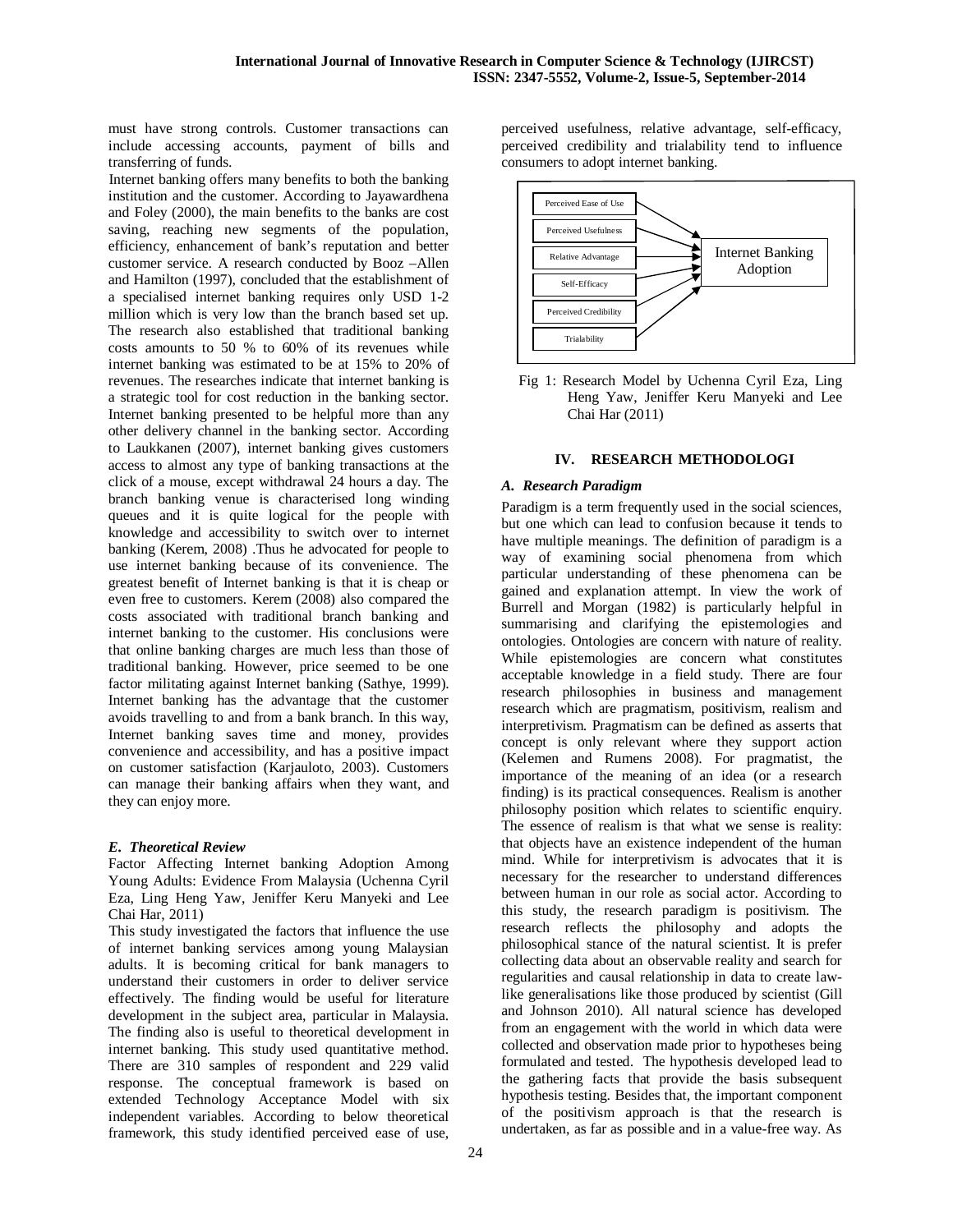the methodology of this case study is quantitative, the data collection techniques are highly structured, use a large of samples, specific population, and also measurement from the data.

### *B. Research Process*

Research process represent as a multi-stage process that must follow in order to undertake and complete the research project. The example of research process usually include formulating and clarifying a topic, reviewing the literature, designing the research, collecting data, analysis data and writing up. According to Antonius (2003), research design is a careful planning of operations to be done to collect data in rigorous systematic way in accordance with method and ethic of research. There are 8 steps in conducting research which are develop research question, literature review, theoretical framework, research design, data collection, data analysis, interpretation result and conclusion and further question. Develop a research questions is important to decide what is the purpose of study. Basically, from research questions, it helps the research to find out the research objective and as a guide for the study. The research questions will be answer at the end of the study. According to this study, there are 4 research questions to ensure the study is follow and meet the objectives.

#### *C. Data Analysis*

Data collection from questionnaire will be analysis. The objective of data analysis are to get a feel of data, testing the goodness of data and testing the hypothesis develop for the research. Data need to be edited and translate into the appropriate form before proceed to the analysis. Data collected in this study will be using Statistical Package for Social Science (SPSS) software version 21. Descriptive statistic would be used to analyse each variable, while research hypothesis would be tested using correlation analysis. Basically, there are 5 analyses that have been used which are: Reliability analysis, Descriptive Profile of Respondents, Descriptive Statistics of Main Research Variables, Correlation analysis, Regression analysis.

# **V. FINDING**

This chapter focuses on the findings of the study. The result will be divided into 5 sections. First section is for demographic information of the respondents, reliability analysis, and correlation and regression analysis. It was required to test that the reliability of selected variables. Thus, Cronbach's Alpha test has been applied in order to determine a scale's internal consistency and average correlation of each variable with all the variables in the same scale.

# **Descriptive Statistic of Main Research Variables**

This section provides the descriptive statistics of 3 main variables in this study. The purpose of this descriptive statistic is to determine the most selected option by the

respondents in this study for each of the variables by computing its overall means. There are 3 main variables which are: Trust, Perceived ease of use, Service quality.

## *A. Trust*

Standard Deviation (SD) provides an indication of how far the individual responses to a question vary or deviate from the mean value. From Table 1, it show that the entire respondent has similar standard deviation which are the range is 0.0337 to 0.03909. Besides that, the maximum answer by respondent is 5 scale (strongly agree) and the minimum scale is 2 (Disagree). It shows that, most of the respondent overall trust with the internet banking.

TABLE 1: Descriptive statistic of trust variable

| Vari           | Measure                                                                                              | Ν             | Rang          | Mini          | Maximu    | Mean      | Std.      | Varianc   |
|----------------|------------------------------------------------------------------------------------------------------|---------------|---------------|---------------|-----------|-----------|-----------|-----------|
| able           |                                                                                                      |               | e             | mum           | m         |           | Deviation | e         |
|                |                                                                                                      | <b>Statis</b> | <b>Statis</b> | <b>Statis</b> | Statistic | Statistic | Statistic | Statistic |
|                |                                                                                                      | tic.          | tic           | tic           |           |           |           |           |
| T1             | trust the<br>L<br>transaction<br>conducted<br>through IB<br>is<br>secure                             | 170           | 2.00          | 3.00          | 5.00      | 4.0529    | 0.03662   | 0.47744   |
|                | and private                                                                                          |               |               |               |           |           |           |           |
| T2             | I trust the<br>payment<br>will<br>be.<br>process<br>secure                                           | 170           | 2.00          | 3.00          | 5.00      | 4.0647    | 0.03745   | 0.48825   |
| T <sub>3</sub> | I believe my<br>personal<br>info will be<br>kept<br>confidential<br>ly                               | 170           | 2.00          | 3.00          | 5.00      | 4.0706    | 0.03596   | 0.46887   |
| T <sub>4</sub> | I believe my<br>bank info is<br>secure and<br>protected                                              | 170           | 2.00          | 3.00          | 5.00      | 4.0588    | 0.03307   | 0.43112   |
| T <sub>5</sub> | I confident<br>$_{\rm IB}$<br>has<br>enough<br>specialist to<br>detect fraud<br>info<br>and<br>theft | 170           | 3.00          | 2.00          | 5.00      | 4.0235    | 0.03909   | 0.50970   |

TABLE 2: Frequency statistic of trust variable

| Variable       | Measure                                   | Likert scale      | Statictical data |         |                       |  |
|----------------|-------------------------------------------|-------------------|------------------|---------|-----------------------|--|
|                |                                           |                   | <b>Frequency</b> | Percent | Cumulative<br>Percent |  |
| T1             | the<br>trust                              | Neutral           | 15               | 8.8     | 8.8                   |  |
|                | transaction                               | Agree             | 131              | 77.1    | 85.9                  |  |
|                | conducted                                 | Strongly          | 24               | 14.1    | 100.0                 |  |
|                | through IB is<br>and<br>secure<br>private | Agree             |                  |         |                       |  |
| T <sub>2</sub> | the<br>trust                              | Neutral           | 15               | 8.8     | 8.8                   |  |
|                | will<br>payment                           | Agree             | 129              | 75.9    | 84.7                  |  |
|                | be<br>process                             | Strongly          | 26               | 15.3    | 100.0                 |  |
|                | secure                                    | Agree             |                  |         |                       |  |
| T <sub>3</sub> | I believe my                              | Neutral           | $\overline{13}$  | 7.6     | 7.6                   |  |
|                | personal<br>info                          | Agree             | 132              | 77.6    | 85.3                  |  |
|                | will be kept<br>confidentially            | Strongly<br>Agree | 25               | 14.7    | 100.0                 |  |
| T <sub>4</sub> | I believe mv                              | Neutral           | 11               | 6.5     | 6.5                   |  |
|                | bank info is                              | Agree             | 138              | 81.2    | 87.6                  |  |
|                | and<br>secure<br>protected                | Strongly<br>Agree | 21               | 12.4    | 100.0                 |  |
| T5             | I confident IB                            | Diagree           | $\mathbf{1}$     | 0.6     | 0.6                   |  |
|                | enough<br>has                             | Neutral           | 17               | 10.0    | 10.6                  |  |
|                | specialist<br>to                          | Agree             | 129              | 75.9    | 86.5                  |  |
|                | fraud<br>detect<br>and info theft         | Strongly<br>Agree | 23               | 13.5    | 100.0                 |  |

# *B. Perceived Ease of Use*

Table 3 presents the descriptive statistics of variable perceived ease of use. It show the range answer by respondents are in likert scale such as  $2=$  Disagree,  $3=$ Neutral, 4=Agree and 5= strongly agree. For variable E1 – "IB is easy to use", some users have answer 2=disagree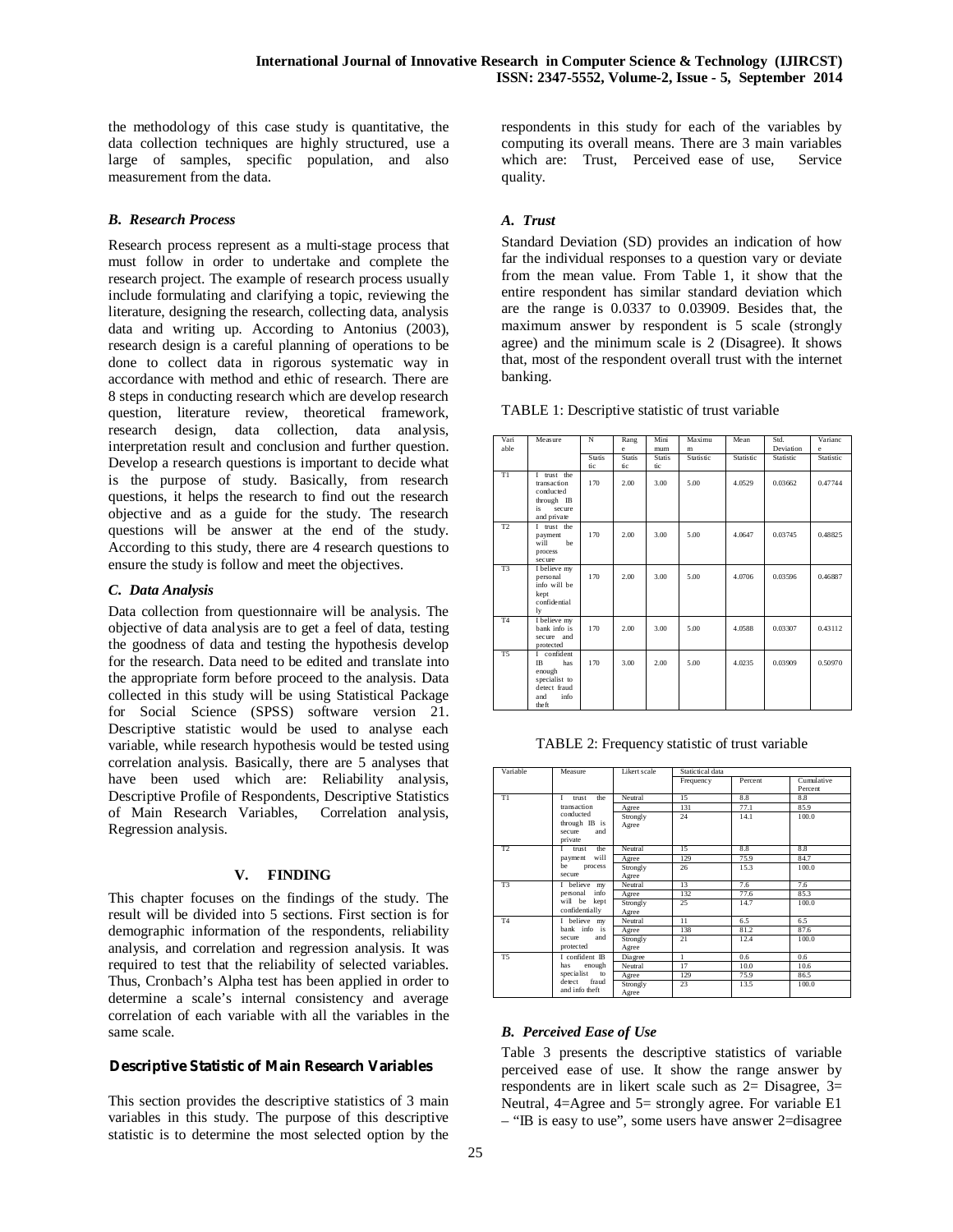with this statement. For variable E2 until E5, there are respondents who answer neutral, agree and strongly agree.

|          | TABLE 3: Descriptive statistic of perceived ease of use |  |  |  |
|----------|---------------------------------------------------------|--|--|--|
| variable |                                                         |  |  |  |

| Vari<br>able | Measure                                                               | N                    | Rang<br>e            | Mini<br>mum          | Maximu<br>m | Mean      | Std.<br>Deviation | Varianc<br>e |
|--------------|-----------------------------------------------------------------------|----------------------|----------------------|----------------------|-------------|-----------|-------------------|--------------|
|              |                                                                       | <b>Statis</b><br>tic | <b>Statis</b><br>tic | <b>Statis</b><br>tic | Statistic   | Statistic | Statistic         | Statistic    |
| E1           | IB is easy to use                                                     | 170                  | 3.00                 | 2.00                 | 5.00        | 3.9353    | 0.52335           | 0.274        |
| E2           | Learning to use<br>IB is easy for me                                  | 170                  | 2.00                 | 3.00                 | 5.00        | 3.9529    | 0.54188           | 0.294        |
| E3           | My interaction<br>with IB is clear<br>and<br>understandable           | 170                  | 2.00                 | 3.00                 | 5.00        | 3.9706    | 0.50356           | 0.254        |
| E4           | It is easy for me<br>remember<br>to<br>how to perform<br>task with IB | 170                  | 2.00                 | 3.00                 | 5.00        | 3.9588    | 0.54779           | 0.300        |
| E5           | I can completed<br>$_{\rm IR}$<br>transaction<br>easily               | 170                  | 2.00                 | 3.00                 | 5.00        | 3.9706    | 0.50356           | 0.254        |

TABLE 4: Frequency statistic of perceived ease of use variable

| Variable       | Measure                                    | Likert scale      | Statictical data |         |            |
|----------------|--------------------------------------------|-------------------|------------------|---------|------------|
| EI             | IB is easy to                              | Neutral           | Frequency        | Percent | Cumulative |
|                | use                                        |                   |                  |         | Percent    |
|                |                                            |                   | 26               | 15.3    | 15.9       |
|                |                                            | Agree             | 126              | 74.1    | 90.0       |
|                |                                            | Strongly<br>Agree | 17               | 10.0    | 100.0      |
| E <sub>2</sub> | Learning to use                            | Neutral           | 29               | 17.1    | 17.1       |
|                | IB is easy for                             | Agree             | 120              | 70.6    | 87.6       |
|                | <sub>me</sub>                              | Strongly<br>Agree | 21               | 12.4    | 100.0      |
| E3             | My interaction                             | Neutral           | 24               | 14.1    | 14.1       |
|                | with IB is clear<br>and<br>understandable  | Agree             | 127              | 74.7    | 88.8       |
|                |                                            | Strongly<br>Agree | 19               | 11.2    | 100.0      |
| E4             | It is easy for                             | Neutral           | 29               | 17.1    | 17.1       |
|                | to<br>me.                                  | Agree             | 119              | 70.0    | 87.1       |
|                | remember how<br>to perform task<br>with IB | Strongly<br>Agree | 22               | 12.9    | 100.0      |
| E5             | can<br>completed IB                        | Neutral           | 24               | 14.1    | 14.1       |
|                | transaction                                | Agree             | 127              | 74.7    | 88.8       |
|                | easily                                     | Strongly<br>Agree | 19               | 11.2    | 100.0      |

#### *C. Service Quality*

Table 5 presents the descriptive statistics of variable service quality. It show the range answer by respondents are in likert scale such as 2= Disagree, 3= Neutral, 4=Agree and  $5$ = strongly agree. For variable  $SQ4$  – "Customer has complaint and customer service deal it with rapidly" and SQ5 – "IB provides convenience customer services (24 hours)" the minimum range answer by respondent is  $2=$  disagree. The lowest mean fall to SQ2 which is 3.8765 and SQ1, SQ3, SQ4 and SQ5 have similar value of mean which the range is 4.0353 to 4.0882. However, the highest value for standard deviation is SQ1 which is 0.63157 and the lowest standard deviation is SQ3 which is 0.48453. From this table, the data from this variable is not consistence with each other.

TABLE 5: Descriptive statistic of service quality variable

| Vari<br>able    | Measure                                                 | N                    | Rang<br>e            | Mini<br>mum          | Maximu<br>m | Mean      | Std.<br>Deviation | Varianc<br>e. |
|-----------------|---------------------------------------------------------|----------------------|----------------------|----------------------|-------------|-----------|-------------------|---------------|
|                 |                                                         | <b>Statis</b><br>tic | <b>Statis</b><br>tiс | <b>Statis</b><br>tic | Statistic   | Statistic | Statistic         | Statistic     |
| SQ1             | website info<br>$_{\rm IR}$<br>updated<br>re gularly    | 170                  | 2.00                 | 3.00                 | 5.00        | 4.0588    | 0.63157           | 0.399         |
| SQ <sub>2</sub> | IB provider clear<br>info on how to<br>make transaction | 170                  | 2.00                 | 3.00                 | 5.00        | 3.8765    | 0.59786           | 0.357         |
| SQ <sub>3</sub> | Product.<br>features.                                   | 170                  | 2.00                 | 3.00                 | 5.00        | 4.0882    | 0.48453           | 0.235         |

|     | services<br>correctly<br>presented                                                     |     |      |      |      |        |         |       |
|-----|----------------------------------------------------------------------------------------|-----|------|------|------|--------|---------|-------|
| SQ4 | has<br><b>Customes</b><br>complaint,<br>customer service<br>deal it<br>with<br>rapidly | 170 | 2.00 | 2.00 | 5.00 | 4.0353 | 0.60466 | 0.366 |
| SQ5 | IB<br>provides<br>convenience<br>customer<br>(24)<br>services<br>hours)                | 170 | 3.00 | 2.00 | 5.00 | 4.0118 | 0.56514 | 0.319 |

TABLE 6: Frequency statistic of service quality variable

| Variable        | Measure                                      | Likert scale      | Statictical data |         |                       |
|-----------------|----------------------------------------------|-------------------|------------------|---------|-----------------------|
| SQ <sub>1</sub> | $\overline{B}$<br>website<br>updated<br>info | Neutral           | Frequency        | Percent | Cumulative<br>Percent |
|                 | regularly                                    |                   | 26               | 17.1    | 17.1                  |
|                 |                                              | Agree             | 102              | 60.0    | 77.1                  |
|                 |                                              | Strongly<br>Agree | 39               | 22.9    | 100.0                 |
| SO <sub>2</sub> | provider<br>$_{\rm IB}$                      | Neutral           | 42               | 24.7    | 24.7                  |
|                 | clear info on                                | Agree             | 107              | 62.9    | 87.6                  |
|                 | how to make<br>transaction                   | Strongly<br>Agree | 21               | 12.4    | 100.0                 |
| SQ <sub>3</sub> | Product,                                     | Neutral           | 13               | 7.6     | 7.6                   |
|                 | features.                                    | Agree             | 129              | 75.9    | 83.5                  |
|                 | services<br>correctly<br>presented           | Strongly<br>Agree | 28               | 16.5    | 100.0                 |
| SQ4             | has<br><b>Customes</b>                       | Neutral           | 22.              | 12.9    | 14.1                  |
|                 | complaint,                                   | Agree             | 114              | 67.1    | 81.2                  |
|                 | customer<br>service deal it<br>with rapidly  | Strongly<br>Agree | 32               | 18.8    | 100.0                 |
| SQ <sub>5</sub> | <b>IB</b><br>provides                        | Diagree           | $\mathbf{1}$     | 0.6     | 0.6                   |
|                 | convenience                                  | Neutral           | 23               | 13.5    | 14.1                  |
|                 | customer                                     | Agree             | 119              | 70.0    | 84.1                  |
|                 | services<br>(24)<br>hours)                   | Strongly<br>Agree | 27               | 15.9    | 100.0                 |

## **VI. CONCLUSION**

According to the result, trust has supported the internet banking adoption. The result shows that trust will influence the adoption of internet banking among student. Without proper security and privacy protection, users will not use the internet banking services. This result is consistency with Boon Ooi et al., (2010). According to Wang and Barnes (2007), some of trust building strategies can include advertising campaign, privacy guarantee, company guarantee policy and stamen (Wei et al., 2009). Thus, internet banking provider should try this strategies to gain the confidence of users on internet banking. The main point from this result, people are willing to adopt internet banking when they know the advantages of it when compared to traditional ways of banking. Therefore, internet banking provider should further investigates the types of features which current bank users find useful or they will find useful and promote such features to encourage more customer to adopt online banking. As the result shows that hypothesis four is rejected, further studies are necessary to confirm the causal relationships between constructs by using a broader sample that represent higher educational or even Malaysia as whole in order to increase generalizability of the research findings. Furthermore, current study not includes all possible variables such as security, perceived risk, accessibility, privacy, content and many more which may affected towards internet banking adoption. The current research framework may need to be enhanced in order to get more accurate and reliable significant influence results.